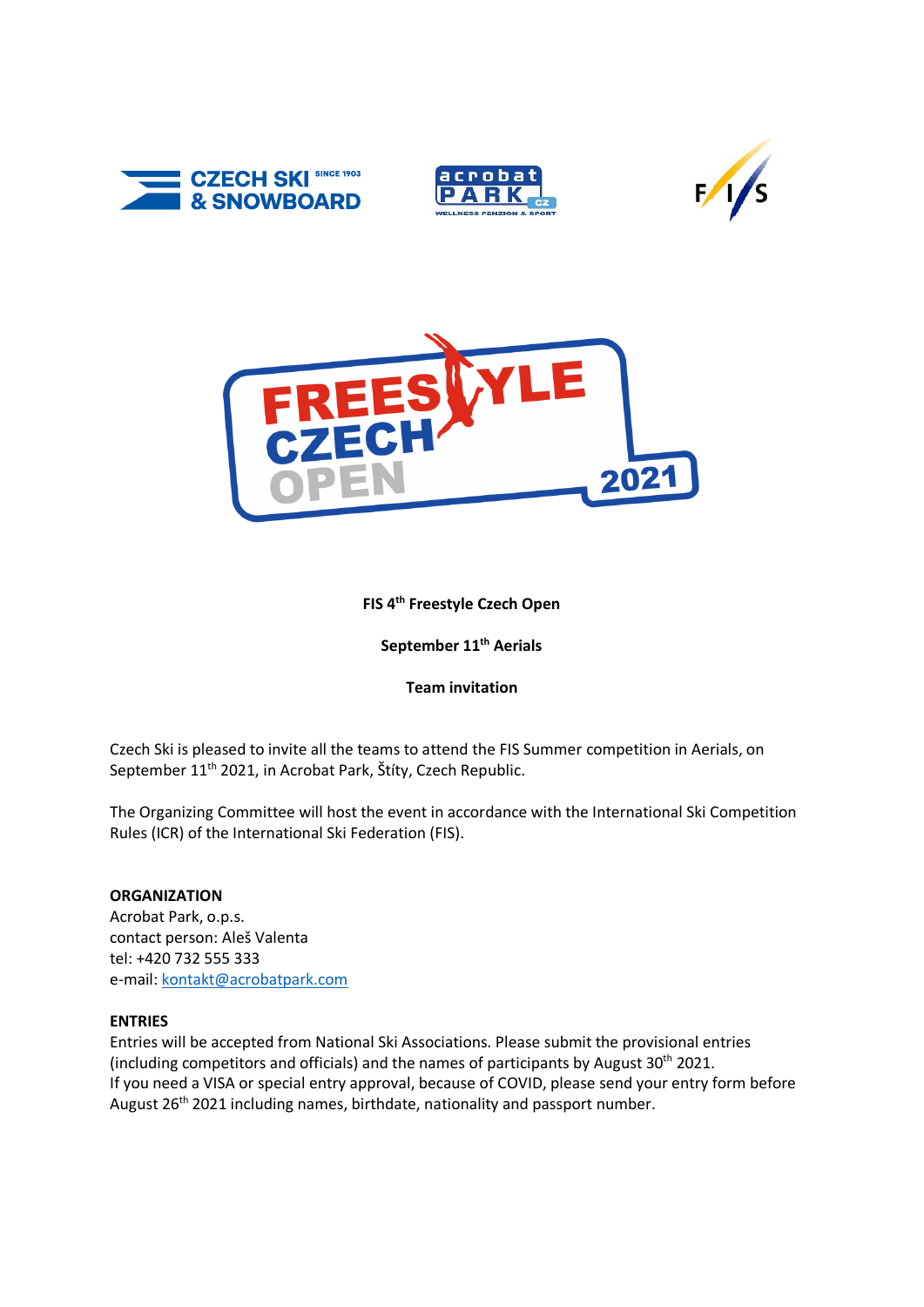## **COVID-19 SITUATION**

To ensure the health and safety for everyone, the OC is working in accordance with the National Health regulations as well as with FIS, in accordance with the FIS COVID-19 Prevention Organizer Guidelines.

The corresponding arrangements related to the travel to Czech Republic and to the event itself, are currently being put together in a separate document. All the Teams that need an invitation letter for visa / travel purposes, can contact us if the arrival is prior to the official competition start date and / or the departure is after the official end date. In both cases the requests for Visa invitation letter should be sent as soon as possible. To receive competition accreditation and to enter the FIS competition a negative Covid-19 test no older than 72 hours is required upon arrival to the competition.

Test results along with whereabouts information from the past 14 days needs to be documented in FIS Covid-19 Passport.

More information on boarder formalities and necessary precautions due to the pandemic will be provided to all the Teams a bit later. All competitors must have their own medical insurance (ICR art 212) which shall cover COVID-19 medical treatment expenses.

### **ACCIDENT INSURANCE**

Each competitor must carry his/her own medical insurance. The Organizing Committee, sponsors, suppliers, Acrobat Park, FIS and Czech Ski assume no responsibility for accidents, damage or loss of equipment, nor second- or third-party claims during the event.

### **ANTI-DOPING CONTROL**

Anti-doping control testing may be conducted in accordance with the rules and regulations set forth by FIS.

#### **REGISTRATION**

Team registration, race headquarters, and team captain's meetings will all be done safely, preventing physical contacts. The exact manners will be confirmed later.

#### **ACCOMMODATION**

the organization does not provide. Possibility to use the accommodation in Acrobat Park <http://www.acrobatpark.com/en/ubytovani>

#### **EXPENSES**

Competitors and their accompany will pay all the expenses on their own

#### **CANCELATION**

will be announced until 6. 9. 2021 to the contact listed in the application form

#### **BIBS**

All competitors must wear bibs during all official training, competition and award ceremonies.

#### **ENTRY FEES**

**90,- CHF** – including training day and competition day

# **RACE OFFICE**

Acrobat Park's restaurant, Štíty

## **PRESENTATION**

10. 9. 2021 in the race office from 10:00 AM